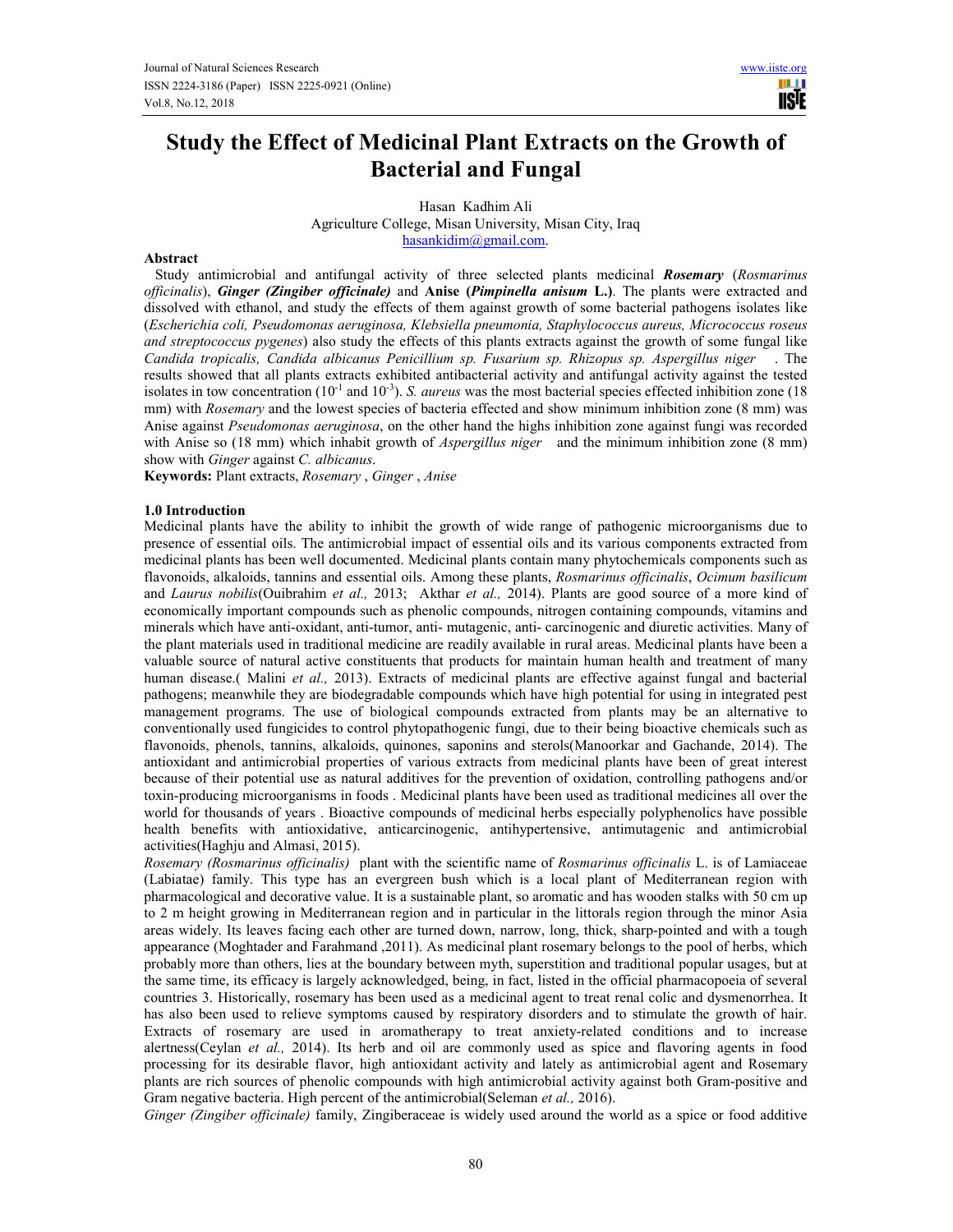and medicine. This plant is a perennial herb consisting of an underground stem or rhizome, bearing erect leafy shoots. The pungent element of ginger is the oleoresin-gingeroles, shogaols and zingerone, which are credited with anti-nausea or antiemetic, abortifacient, antimicrobial, anti-inflammatory. antioxidant5 anticoagulant, antihypercholesterolemic, antihypertensive, antihyperglycaemic, and anti-spasmodic, aperient. alexeteric, circulatory stimulant, counter irritant, sialagogue and vasodilator effects, They contain chemical substances such as polyphenols, quinines, flavonols/flavonoids, alkaloids, polypeptides or their oxygen-substituted derivatives (Pokhrel *et al.,* 2012: Christaki *et al.,* 2012). Ginger which are routinely used for gastrointestinal problems as grandmother's remedies were tried on the pathogen in the present study A variety of volatile molecules present in essential oils like terpenes, terpenoids, phenol- derived aromatic and aliphatic compounds could be responsible for their bactericidal, virucidal and fungicidal action(Justin and Antony, 2016).

Anise (*Pimpinella anisum* L) is an annual important spice and medicinal plant belonging to the family Apiaceae and is considered as a natural raw material and used for pharmaceutics, perfumery, food and cosmetic industries. In recent times, this that is native to the Mediterranean region. Today, anise spice plant has attracted consumer attention due to its antimicrobial, antifungal, insecticidal, and antioxidative effect on human health.annual herb and a grassy plant with white flowers and a small green to yellow seed. The plant is self fertile; prefer light sandy and medium loamy and well drained soil. When threshed out, the fruit or the so- called seed (part used) may be easily dried in trays, in a current of air in half-shade, out-of-doors, or by moderated heat. The taste is sweet and spicy, and the odor aromatic and agreeable, The use of biological compounds extracted from plants may be an alternative to conventionally used fungicides to control phytopathogenic fungi, due to their being, bioactive chemicals such as flavonoids, phenols, tannins, alkaloids, quinons, saponins and sterols (Amin *et al.,* i,2012;Ullah *et al.,* 2013; Mohamed *et al.,* 2015). Anise (*P. anisum* L.). For medical purposes, they are used to treat dyspeptic complaints and catarrh of the respiratory tract, and as mild expectorants. It was also reported that extracts from anise fruits have therapeutic effects on several conditions, such as gynaecological and neurological disorders. Ethanolic extract of anise-fruits contains *trans*-anethole, methylchavicol (estragole), eugenol, psedoisoeugenol, anisaldehyde, coumarins (umbelliferon, scopoletin), caffeic acid derivatives (chlorogenic acid), flavonoids, fatty oil, proteins, minerals, polyenes and polyacetylenes as its major compounds(Kosalec *et al.,* 2005).

## **2.0 MATERIALS AND METHODS**

2.1Collection of medicinal plant**:** *Rosemary (Rosmarinus officinalis), Ginger (Zingiber officinale) and Anise (Pimpinella anisum L.).* were purchased from an well known market in Amarha city, Misan Governorate ,lraq

2.2Microorganisms: uses In Studying Uses in this study isolations Microorganisms different from isolations bacterial diseases *(Escherichia coli, Pseudomonas aeruginosa, Klebsiella pneumonia, Staphylococcus aureus, Micrococcus roseus and streptococcus pygenes)* and use organisms testing Microorganisms detection activity inhibition of Extraction plants medicinal and source this isolations from Department Sciences Biology/College Sciences /University Misan. Uses in this study isolations Microorganisms different from isolations fungals and use organisms testing Microorganisms detection activity inhibition of Extraction plants medicinal and source this isolations *Candida tropicalis, Candida albicanus Penicillium sp. Fusarium sp. Rhizopus sp. Aspergillus niger* from Department Sciences Biology/College Sciences /University Misan.

## 2.3Ethanol Extraction

Plant extraction:100 g of the dried *Anise (Pimpinella anisum L.).* seeds were milled to a course powder using an electrical grinder and plants Fresh *Rosemary (Rosmarinus officinalis), Ginger (Zingiber officinale)* Two dried so were successively were extracted with 99% ethanol by stored at room temperature (25°C) over period of two week. 500 g of plant material and one liter of ethanol were used in the extraction. Ethanol containing the extract was then filtered through filter paper and the solvent was vacuum–distilled at 65<sup>o</sup>C in a rotary evaporator to ensure the removal of any residual solvent. Final extract was a dark green liquid. This ethanol extract was kept in deep freeze at -20°C until use (Alnamer *et al.,* 2012; Attitalla *et al.,* 2015).

2.4Antibacterial Activity: Isolates of Bacteria strains obtained from Department Sciences Biology/College Sciences /University Misan.. The antibacterial activity of the Extraction plants medicinal against Gram positive Bacteria like *Escherichia coli, Pseudomonas aeruginosa, Klebsiella pneumonia, Staphylococcus aureus, Micrococcus roseus and streptococcus pygenes* were determined with the disc diffusion method National Committee for Clinical Laboratory Standards(Nccl,2002 )Bacterial suspension was diluted with sterile normal saline up to  $10<sup>3</sup>$  and this was used as inoculums. Muller-Hinton agar plates were inoculated by dipping a sterile cotton swap into inoculums and streaked all over the surface of Muller-Hinton agar plat three times, rotating the plates through an angle of 60° and finally the swap passed round the edge of the agar surface, then plates were left to dry for few minutes at room temperature. Filter paper discs (diameter, 5 mm) were saturated with different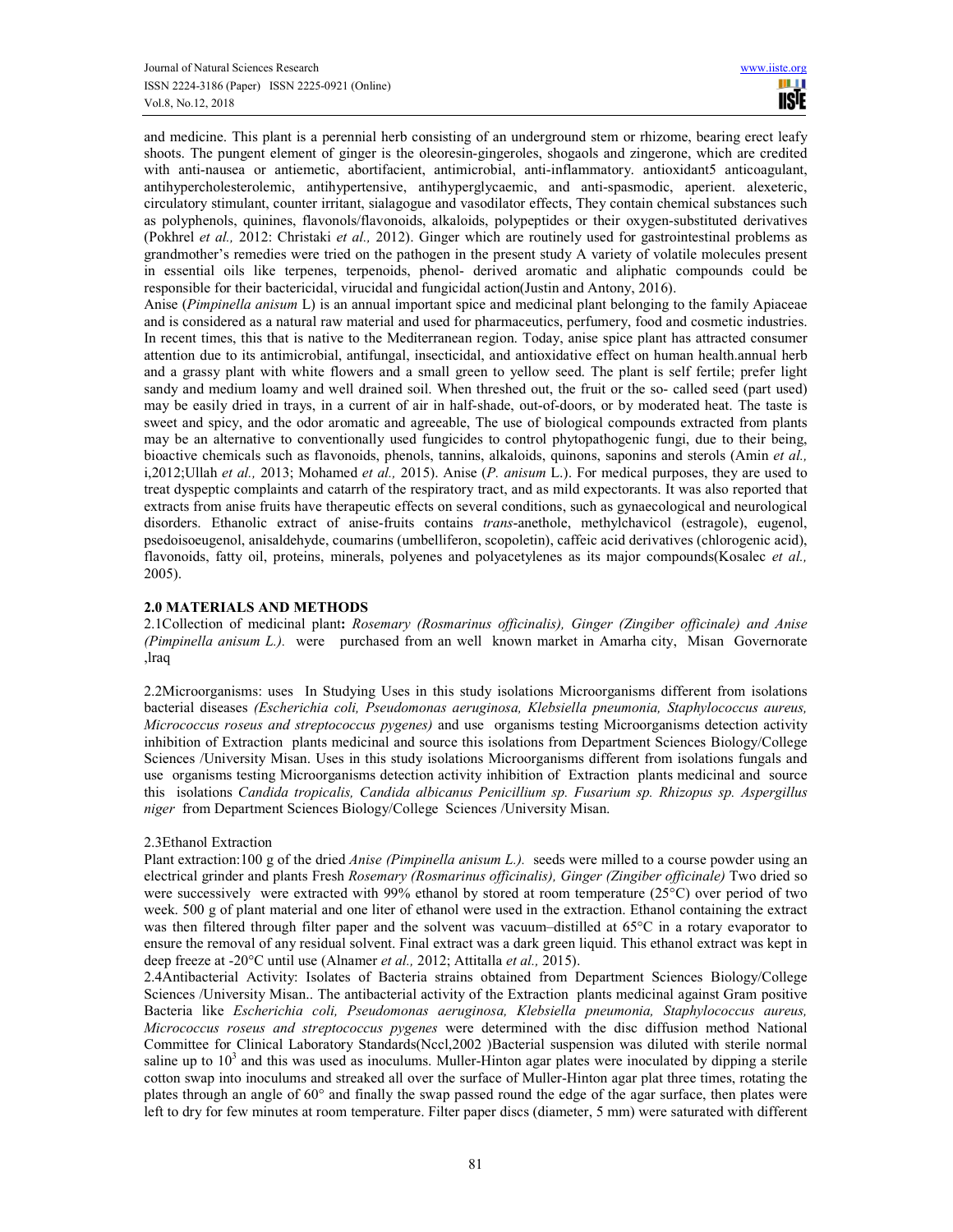concentrations  $(10^{-1}, 10^{-3})$  of Ethanol plant extraction and then placed on the inoculated plates using sterile forceps. Discs were readily placed at 30-36 mm distance to avoid overlapping of inhibition zones. The plates were incubated (o/n) at 37°C. 5. After incubation, the diameter of each inhibition zone was measured (Alnamer *et al.,* 2012).

Fungal strains used Fungi were obtained and an examination of its sensitivity was carried out in Mycology Laboratory in from Department Sciences Biology/College Sciences /University Misan. and the fungal were as follows: *Candida tropicalis, Candida albicanus Penicillium sp. Fusarium sp. Rhizopus sp. Aspergillus niger .* 

2.5Preparation of Inoculums :The suspension of fungus was prepared as per Mac-Farland Nephelometer Standard. A 24 h old culture was used for the preparation of fungus suspension. A suspension of fungus was made in a sterile isotonic solution of sodium chloride and the turbidity was adjusted such that it contained approximately  $1.5 \times 106$  cells / ml. It was obtained by adjusting the optical density (650 nm) equal to 1.175% barium chloride in 100 ml of 1% sulphuric acid.

2.6Antifungal Susceptibility Test: Stock fungi were maintained at room temperature on Potato Dextrose Agar. Active fungi for experiments were prepared by seeding a loopful of fungi into Potato dextrose broth and incubated without agitation for 48 h at 25°C. The broth was diluted with Potato dextrose broth to achieve optical densities corresponding to  $2.0 \times 105$  spore/ml for the fungal strains. The disc diffusion method was also used to screen for antifungal properties. In vitro antifungal activity was screened by using Potato Dextrose Agar (PDA). The PDA plates were prepared by pouring 15 ml of molten media into sterile Petri plates. The plates were allowed to solidify for 10 min and 1 ml of the test culture was introduced into agar and allowed to spread while the excess was drained off. The plate was incubated at room temperature for 10 min. A sterile cork borer of 5 mm diameter was used to make two ditches (wells) on each plate and filled with 1 ml (200 mg) of the plants extract. The same was repeated for each fungus strain using the extract. These were carried out in triplicate for each fungus. The plates were incubated at 25°C for 96 h and the resulting zone of inhibition around the ditches were measured to the nearest millimeter along two axes and the mean of the two measurements was calculated. 2.7Statistical Analysis: Data regarding two parameters (concentration and medicinal plants) were analyzed statistically using SAS program with completely randomized design (CRD).

## **3.0RESULTS**

The antibacterial activity of ethanol plant extracts were tested against Gram positive and gram negative pathogen isolates species including isolations bacterial diseases *(Escherichia coli, Pseudomonas aeruginosa, Klebsiella pneumonia, Staphylococcus aureus, Micrococcus roseus and streptococcus pygenes)* The activities of the extracts were evaluated by measuring the diameter of inhibition zone around the respective discs in the concentrations (con.  $10^{-1}$ ,  $10^{-3}$  ml). The results are presented in Tables 1, 2,3 and 4. All plant extracts have potent activity against Gram positive than Gram negative bacteria. In this study, these extracts were for their antimicrobial activity against various microbes in the hope of finding a new antimicrobial agent. Although antimicrobial activity was highly dependent on different extracts structure, concentration and type of microbe, all synthesized extracts showed significance antimicrobial activity. were found significant ( $p<0.05$ ) between concentration for extract**s** 

**Table 1.** Antibacterial activity (inhibition zone/mm) of ethanol plant extracts (concentration  $10^{-1}$ ) against Gram positive and Gram negative pathogen isolates.

| Ethanol<br>plant<br>extracts | Escherichia<br>$Coli(\text{-})$ | <b>Pseudomonas</b><br>$a$ eruginosa $(-)$ | <b>Klebsiella</b><br>$p$ neumonia $(-)$ | <b>Staphylococcus</b><br>$aureus(+)$ | <b>Micrococcus</b><br>$roseus(+)$ | streptococcus<br>$pygenes(+)$ |
|------------------------------|---------------------------------|-------------------------------------------|-----------------------------------------|--------------------------------------|-----------------------------------|-------------------------------|
| Rosemary                     | 15mm                            | 13mm                                      | 12mm                                    | 18mm                                 | 17 <sub>mm</sub>                  | 17 <sub>mm</sub>              |
| Ginger                       | $16 \text{ mm}$                 | 14 mm                                     | $14 \text{ mm}$                         | $16 \text{ mm}$                      | $15 \text{ mm}$                   | $16 \text{ mm}$               |
| Anise                        | 14 mm                           | $\sqrt{2}$ mm                             | $15 \text{ mm}$                         | $17 \text{ mm}$                      | $16 \text{ mm}$                   | mm                            |

\* Significant differences as a result of extracts plant bay treatments  $(P< 0.05)$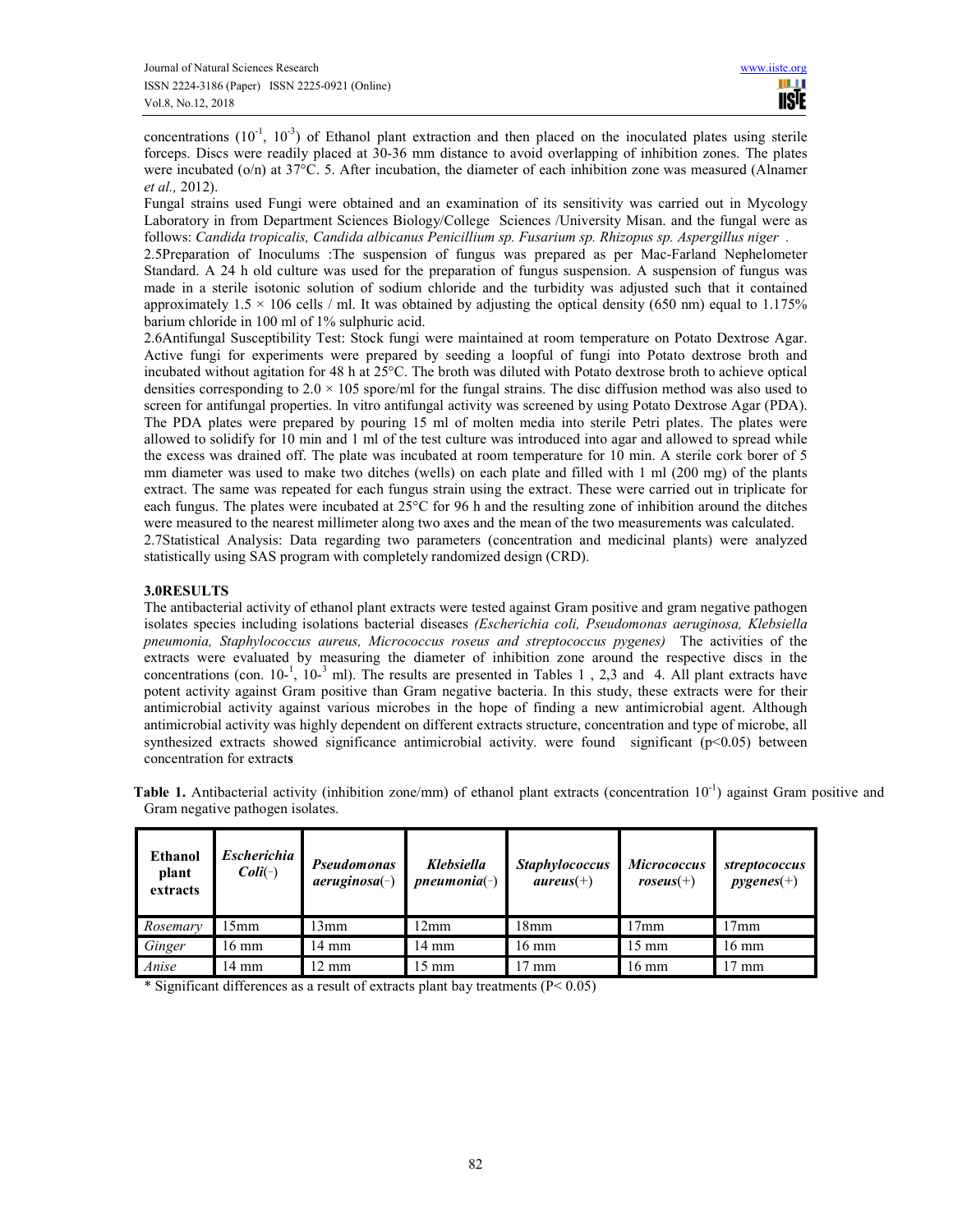

**Table 2.** Antibacterial activity (inhibition zone/mm) of ethanolic plant extracts (concentration  $10^{-3}$ ) against Gram positive and Gram negative pathogen isolates.

| <b>Ethanol</b><br>plant<br>extracts | <b>Escherichia</b><br>$Coli(\text{-})$ | <b>Pseudomonas</b><br>$a$ eruginosa $(\bar{\ })$ | <b>Klebsiella</b><br>$p$ neumonia $(\bar{\ } )$ | <b>Staphylococcus</b><br>$aureus(+)$ | <b>Micrococcus</b><br>$roseus(+)$ | streptococcus<br>$pygenes(+)$ |
|-------------------------------------|----------------------------------------|--------------------------------------------------|-------------------------------------------------|--------------------------------------|-----------------------------------|-------------------------------|
| Rosemary                            | 11mm                                   | 12mm                                             | 13mm                                            | 15mm                                 | 16mm                              | 13mm                          |
| Ginger                              | $10 \text{ mm}$                        | $9 \text{ mm}$                                   | $11 \text{ mm}$                                 | $14 \text{ mm}$                      | $15 \text{ mm}$                   | $16 \text{ mm}$               |
| Anise                               | $9 \text{ mm}$                         | $8 \text{ mm}$                                   | $10 \text{ mm}$                                 | $13 \text{ mm}$                      | $16 \text{ mm}$                   | $15 \text{ mm}$               |

\* Significant differences as a result of extracts plant bay treatments (P< 0.05)

**Table 3. Antifungal activity (inhibition zone/mm) of ethanol plant extracts (concentration 10-<sup>1</sup> ) against funals.**

| <b>Ethanol plant</b><br>extracts | $\mathcal{C}$<br>tropicalis | $\mathcal{C}$<br>albicanus | <i><b>Aspergillus</b></i><br>niger | <b>Rhizopus</b><br>sp. | <b>Fusarium</b><br>sp. | <b>Penicillium</b><br>Sp. |  |
|----------------------------------|-----------------------------|----------------------------|------------------------------------|------------------------|------------------------|---------------------------|--|
| Rosemary                         | 15mm                        | 4mm                        | 17 <sub>mm</sub><br>13mm<br>16mm   |                        |                        | 14mm                      |  |
| Ginger                           | $14 \text{ mm}$             | $13 \text{ mm}$            | $17 \text{ mm}$                    | $15 \text{ mm}$        | $14 \text{ mm}$        | $16 \text{ mm}$           |  |
| Anise                            | $13 \text{ mm}$             | $13 \text{ mm}$            | $18 \text{ mm}$                    | $16 \text{ mm}$        | $15 \text{ mm}$        | $17 \text{ mm}$           |  |

\* Significant differences as a result of extracts plant bay treatments  $(P< 0.05)$ 

|         |  |  |  | Table 4. Antifungal activity (inhibition zone/mm) of ethanol plant extracts (concentration 10-3) against |  |
|---------|--|--|--|----------------------------------------------------------------------------------------------------------|--|
| funals. |  |  |  |                                                                                                          |  |

| <b>Ethanol</b><br>plant<br>extracts | $\mathsf{I}$ C.<br>tropicalis | $\mathcal{C}$<br>albicanus | <i><b>Aspergillus</b></i><br>niger | <b>Rhizopus</b><br>sp. | <b>Fusarium</b><br>sp. | Penicillium sp. |
|-------------------------------------|-------------------------------|----------------------------|------------------------------------|------------------------|------------------------|-----------------|
| Rosemary                            | 1mm                           | l2mm                       | 13mm                               | 13mm                   | 10 <sub>mm</sub>       | 12mm            |
| Ginger                              | $10 \text{ mm}$               | $8 \text{ mm}$             | $10 \text{ mm}$                    | $12 \text{ mm}$        | $12 \text{ mm}$        | $11 \text{ mm}$ |
| Anise                               | $12 \text{ mm}$               | $10 \text{ mm}$            | 11mm                               | $14 \text{ mm}$        | $10 \text{ mm}$        | 14<br>mm        |

Significant differences as a result of extracts plant bay treatments (P< 0.05)

## **4.0 DISCUSSION**

Medicinal plants contain many phytochemicals components such as flavonoids, alkaloids, tannins and essential oils. Among these plants, *Rosmarinus officinalis*, and it has three chemo types: cineol, camphor and verbenone , it contains also triterpene deri-vatives (2-4%), flavonoids, tannins and saponins, All organisms are sensitive to the three ethanol plant extracts except (Gram negative) which is more and more responsible for nosocomial infections. It has an intrinsic resistance to a wide range of antibiotics and also to ethanol plant extracts. This resistance is due to the impermeability of the wall of this bacterium(Ouibrahim *et al.,* 2013). showed that its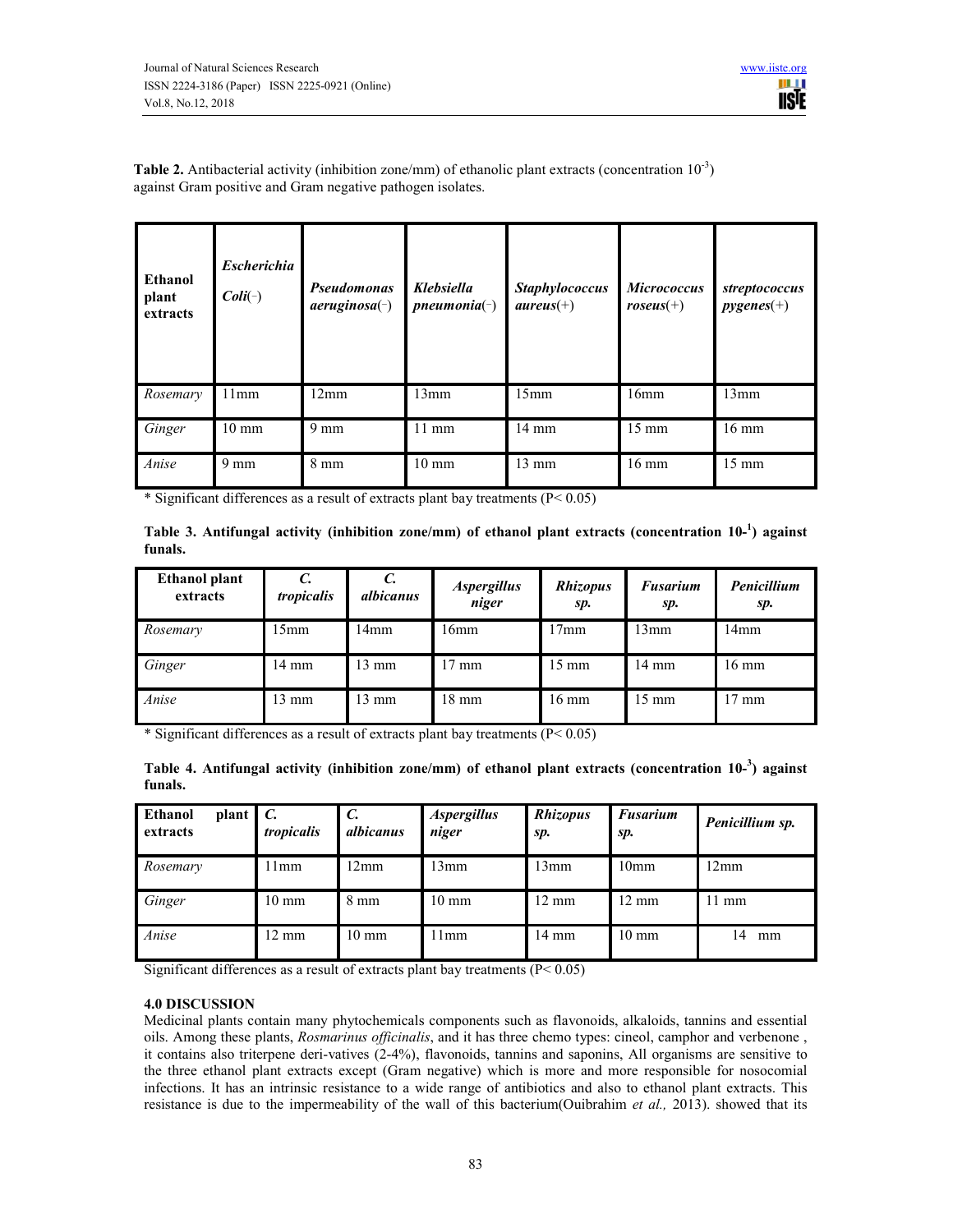main constituents are a-pinene, borneol, 1,8-cineole and camphor , Several compounds found in the extracts to be inhibitory to several micro-organisms. It was confirmed that its extracts had shown antioxidant, antibacterial and antifungal activities.( Tzima *et al.,* 2015). The gram positive bacteria were more sensitive to spices than gram negative bacteria because of their cell wall structure. But in the present work the spices were found to be effective against both gram positive as well as gram negative bacteria.( Ceylan and Fung,2004; Shihabudeen *et al* ,.2010).

shows antimicrobial activity of the alcoholic extracts on nutrient agar and Muller Hinton agar medium against selected microbes for Alcoholic extracts of *Rosemary, Ginger* and *Anise* were effective and showed inhibitory zone in the range of 12-18mm at concentrations  $(10^{-1})$  while concentrations  $(10^{-3})$  inhibitory zone in the range of (8‐16 mm inhibitory zone) of *Rosemary, Ginger* and *Anise.* 

The plant extracts were found to be prominently active against the tested microorganisms *Escherichia coli, Pseudomonas aeruginosa, Klebsiella pneumonia, Staphylococcus aureus, Micrococcus roseus and streptococcus*   $pygenes)$ ) at the concentration of  $10^{-1}$  and  $10^{-3}$ , Generally, Gram-positive bacteria were more sensitive than Gram-negative bacteria Among the tested plant extracts, *Rosemary* ethanol extracts showed the highest activity (18 mm) of inhibition zone against *S. aureus* where was *Anise* so ethanol extracts showed the minimum inhibition zone against *P. aeruginosa* (8 mm) on the other hand all species of bacterial pathogens showed inhibition zone with all ethanol plant extracts in both concentration, Antibacterial properties of plants extracts depend not only on its chemical characteristics, but also on type of bacteria. Gram negative bacteria are less susceptible because their membrane contains hydrophilic lipopolysaccharides (LPS), which create a barrier toward macromolecules and hydrophobic compounds (Hyldgaard *et al.,* 2012). The results in table 3 and 4 show the activity of ethanol plant extracts against fungal of : *Candida tropicalis, Candida albicanus Penicillium sp. Fusarium sp. Rhizopus sp. Aspergillus niger* , generally show all fungal inhibited the growth with this plant extracts in different degree according to the kinds of extracts and the concentrations, the highest activity showed with *Anise* so (18 mm) of inhibition zone against *Aspergillus niger where was the* lowest inhibition zone (8 mm) with *Ginger* against *C. albicanus*. Other fungal of *Candida tropicalis, Penicillium sp. Fusarium sp. Rhizopus sp.*  also show inhibition growth in different degree with the ethanol plant extracts. In recent years, although technology and medicine have developed extensively, some countries have made it obligatory to use natural products for many different purposes due to decrease in natural richness and drawbacks. Like in many other countries, the plants known by people with health benefits are picked up and used for the treatment of various diseases in Iraq. In this study, the antimicrobial activity of the extracts from 3 spices and herbs against bacteria and fungi were determined The two test concentration have been utilized  $(10^{-1}, 10^{-3})$  for the determination of antimicrobial activity of various samples, including plant extracts, The antimicrobial activity of the extracts of these spices and herbs was similar effective against bacteria and fungi. They contain chemical substances such as polyphenols, quinines, flavonols/flavonoids,Balkaloids, polypeptides or their oxygen-substituted derivatives . Some of these substances can act synergistically, so their bioactivity is enhanced (Christaki *et al.,* 2012).

#### **5.0 Conclusion**

The results obtained from this work showed that plant extracts exhibit antibacterial and antifungal effects. In ethanol extracts of all plant extracts offer effective bioactive compounds for growth inhibition of the bacteria and fungi. Even at low concentrations, these species showed antibacterial and antifungal activity. Further studies are needed to determine the chemical identity of the bioactive compounds responsible for the observed antibacterial and antifungal activity.

#### **REFERENCES**

- Akthar , M.S. Degaga*,* B. and Azam, T. (2014). Antimicrobial activity of essential oils extracted from medicinal plants against the pathogenic microorganisms: A review. J. Biologi.Scienc. and Pharmace.Resear.2: 001-007.
- Alnamer R., Alaoui K., Bouidida E., Benjouad A, and Cherrah Y. (2012). Sedative and Hypnotic Activities of the Methanolic and Aqueous Extracts of Lavandula officinalis from Morocco, Advan. in Pharmac. Scienc, 1-5.
- Alnamer, R. Alaoui, K. Bouidida, E.H. enjouad, A. and Cherrah, Y. (2012).Psychostimulants activity of Rosmarinus officinalis L Methanolic and Aqueous Extracts, J. Medici. Plan. Resear, 6 :1860-1865.
- Amini, Safaie, M.N. Salmani, M. J. and Shams-Bakhsh, M. (2012). Antifungal activity of three medicinal plant essential oils against somephytopathogenic fungal Trakia J. Scienc, 10: 1-8.
- Attitalla , I. H. Muftah , A. N. and. Elmhdwi , M. F. (2015).Evaluation of Antibacterial Activity of Essential Oils of Different Types *Rosmarinus officinalis L.* Inter. J. Microbiol. Rese. 6 : 224-229.
- Ceylan, O. Uğur, A. Saraç, N Ozcan, F. and Baygar, T. (2014). The in vitro antibiofilm activity of Rosmarinus officinalis L. essential oil against multiple antibiotic resistant Pseudomonas sp. and Staphylococcus sp.